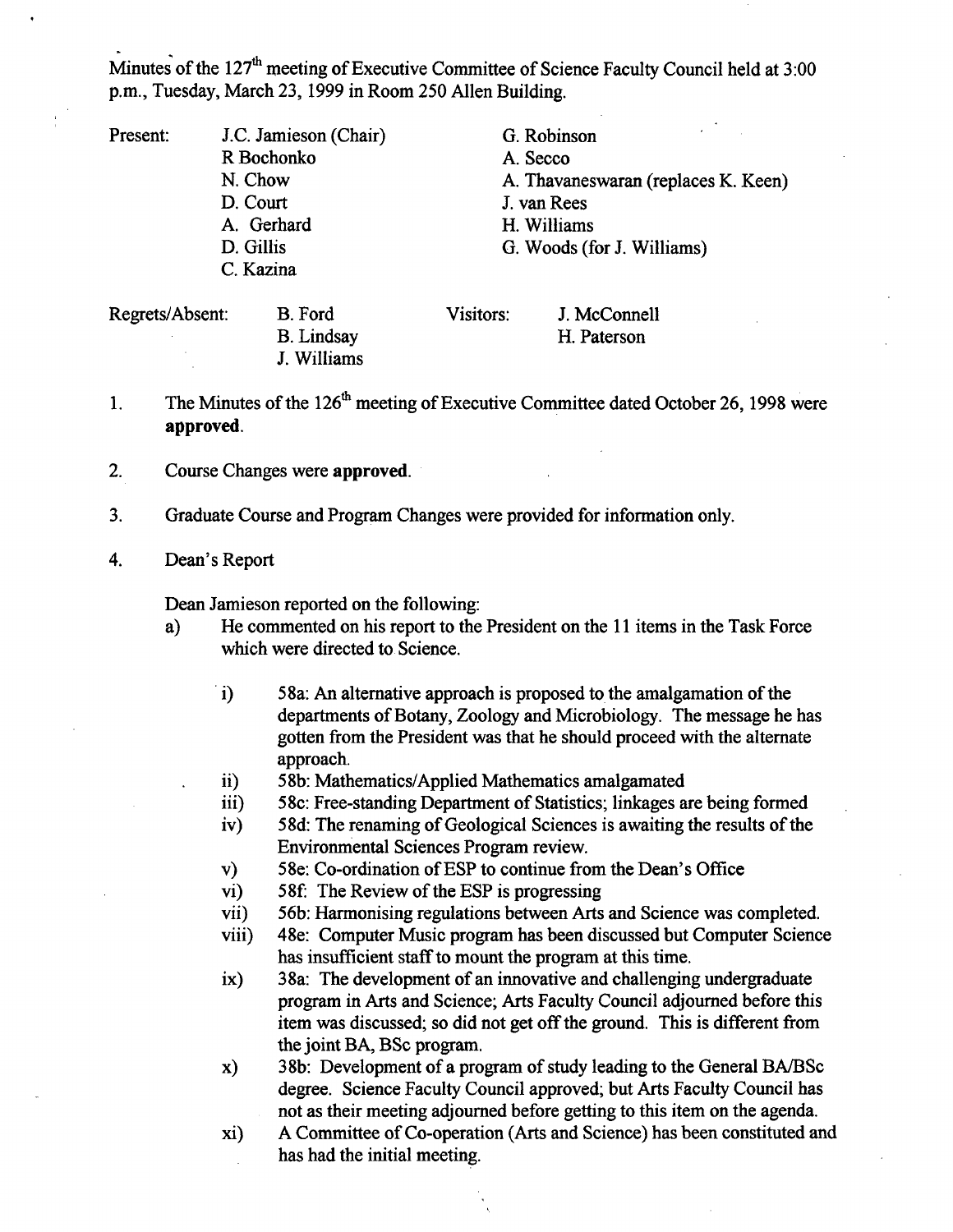p.n., Tuesday, March 23, 1999 in Room 250 Allen Building. Minutes of the  $127^n$  meeting of Executive Committee of Solonce Paculty Council held at 3:00

| ٠        | C. Kazina             | ٠ |                                     |
|----------|-----------------------|---|-------------------------------------|
|          | $D.$ Gillis           |   | G. Woods (for J. Williams)          |
|          | A. Gerhard            |   | H. Williams                         |
|          | D. Court              |   | J van Rees                          |
|          | N. Chow               |   | A. Thavaneswaran (replaces K. Keeu) |
|          | R Bochonko            |   | A. Secco                            |
| 'resent: | J.C. Jamieson (Charr) |   | G. Robinson                         |

approved.  $\mathbf{r}$ The Minutes of the  $126^{\mu}$  meeting of Executive Committee dated October 26, 1998 were

Visitors:

H. Paterson

J. McConnell

- Course Changes were approved  $\mathcal{L}$
- Graduate Course and Program Changes were provided for information only.  $3<sup>1</sup>$
- Dean's Report 4

Regrets/Absent:

 $\mathbf{I}$ .

Dean Jamieson reported on the following.

J. Williams B. Lindsay

B. Ford

- which were directed to beferee.  $\mathcal{L}$ He commented on his report to the President on the 11 items in the Task Force
- approach gorten from the President was that he should proceed with the afternate departments of Botany, Zoology and Microbiology. The message he has 58a. An alternative approach is proposed to the amalgamation of the  $\mathbf{1}$  )
- 58b: Mathematics/Applied Mathematics amalgamated  $\mathbf{u}$ ) DI.

Environmental Sciences Program review.

- $(2)$ 58d. The renaming of Geological Sciences is aivaiting the results of the UT) 58c: Free-standing Department of Statistics; linkages are being formed
- 2). 58e: Co-ordination of FSP to continue from the Dean's Office
- $\mathcal{L}(\mathbf{y})$ 581. The Review of the ESP is progressing
- **AID** 56b: Harmonising regulations between Arts and Science was completed.
- has insufficient staff to mount the program at this time.  $\mu$ iii) 48e Computer Music program has been discussed but Computer Science
- the joint BA, BSc program. item was discussed; so did not get off the ground. This is different from program in Arts and Science; Arts Faculty Council adjourned before this 38a: The development of an innovative and challenging undergraduate  $|X\rangle$
- A Committee of Co-operation (Arts and Science) has been constituted and not as their meeting adjourned before getting to this item on the agenda. degree Science Faculty Council approved; but Arts Faculty Council has  $Z$ 38b Development of a program of study leading to the General  $B \wedge B Sc$
- has had the initial meeting. ZIJ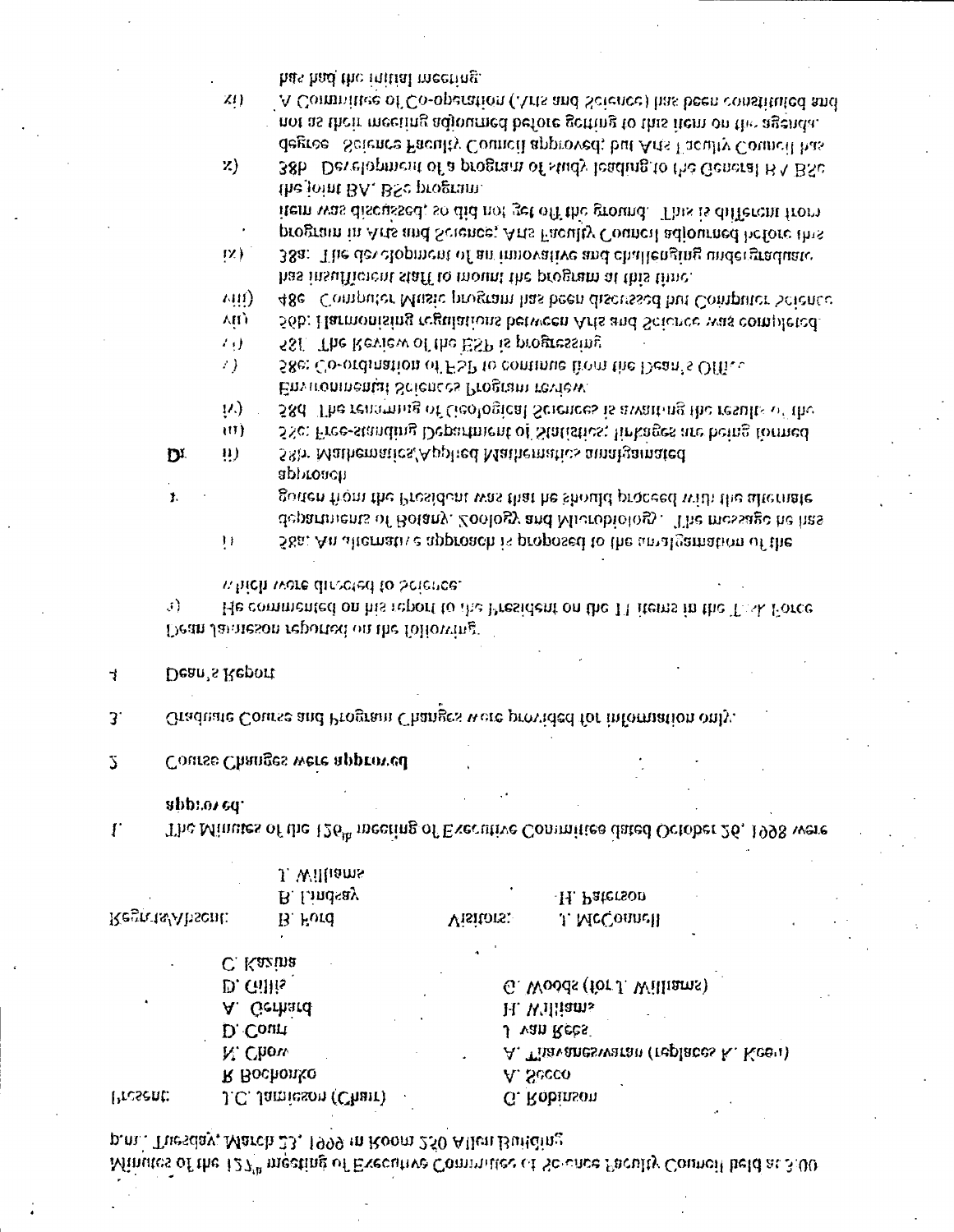$b)$ Budget: The Dean showed transparencies with projections for 1999/2000 based on cuts of 3.2% and *5%.* 

The Vice-President (Administration) has set a *95%* interim budget.

 $c)$ Three Headship searches are underway in Botany, Chemistry and Statistics.

## *5.* Biological Sciences Restructuring

The Dean indicated that several letters had been sent to the President from biology department members opposed to the amalgamation of the biology departments.

The Dean indicated that there are two recommendations in the material presented to the Executive Committee. Two meetings of the departments involved in biology were held and the approach presented was overwhelming approved by the group. This alternative approach was submitted to the President and must now be approved in principle by Faculty Council. After approval, the Dean will set up an implementation committee.

Dr. Gillis asked whether the implementation committee would be made up from committees already existing in departments.

Dean Jamieson indicated that he would go back to the heads of the departments for advice on the membership for this committee. Dean Jamieson indicated that he would also add people from outside the biology area including a support staff person.

Dr. Gillis is generally pretty much in favour of more synergy; he had a concern with how broad this would be.

Dr. Jamieson indicated that the framework is a starting point. If problems are to be addressed, that is where he will come in.

**Dr.** Court indicated there was general enthusiasm for implementing a core program.

Dr. Chow asked whether the Dean could foresee any serious overlap in general biology and the environmental science program. The Dean responded that there will be some overlap; he could not see it being similar to the environmental science program.

It was M/S/C: That recommendations 1 and 2 be approved.

The recommendations were:

1. That Faculty Council approve, in principle, the formation of a "core" for the three biology departments and the programs in ecology, genetics, biotechnology and biochemistry.

2. That Faculty Council approve, in principle, the introduction of a new program in Biology, which would be jointly administered by the three biology departments.

 $\overline{2}$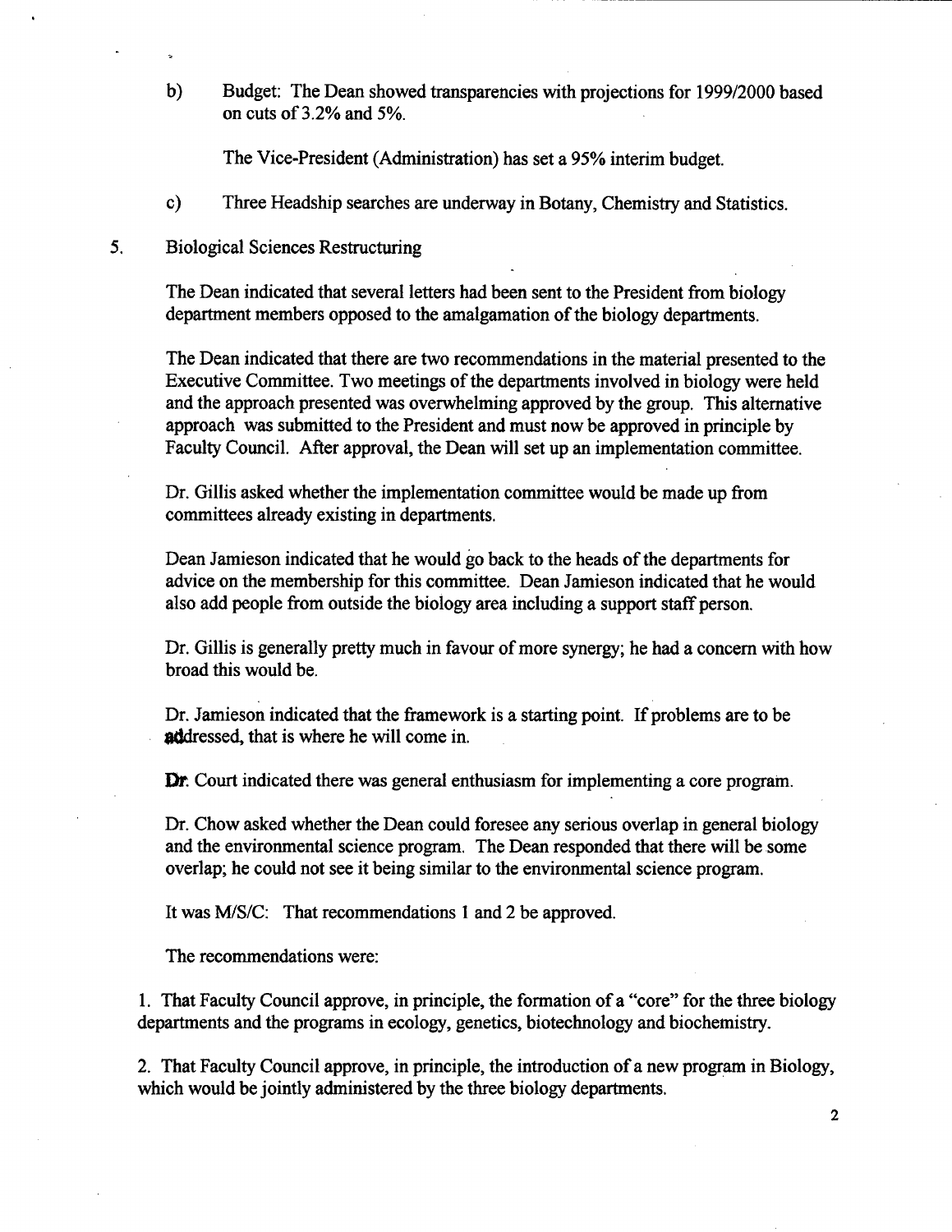# 6. Report on Research Priorities

 $\ddot{\phantom{0}}$ 

Dean Williams introduced this agenda item, stating that there were strong signals from Central from the last CFI competition to produce a research plan.

A Research Priorities Committee was established with representation from each department. The Committee has produced a report, which was copied in part to the Executive Committee. Dean Williams indicated that the Dean must respond to Vice-President Keselman's memorandum by March 31 and asked that the Executive give this report wide circulation with comments to be sent to the Dean's Office.

Dr. Batten was in attendance to discuss the report. The Committee established its terms of reference and developed a list of questions to circulate to departments. Included in the report is a summary of the data collected and recommendations.

The committee struggled with the decision on choosing the established areas of research excellence within the Faculty and the criteria used to determine the areas. There were five recommendations made to the Dean.

Dr. Secco asked whether all Universities have a research plan. Dr. Batten responded that the committee had asked four institutions similar to ours for copies of their plans; there was nothing existing. We did not want to buy into the Alberta plan.

Dr. Williams indicated that the Administration would use the report and the areas of excellence as a promotional tool.

Dr. Woods indicated he was startled and concerned that there was no mention of Mathematics and Statistics.

Dean Jamieson indicated that Dr. Williams will be wording the letter to J. Keselman in an appropriate way so there will be no hurting of Science. There are six areas in total for the whole institution.

Dean Williams indicated that they would vigorously protect the diversity in the way we do research in Science. We will want to indicate we support good research. I would hope no area would be disadvantaged.

Dean Jamieson reported that he has put in baseline funding \$100,000 for graduate student support to top-up the \$5,000 for NSERC scholarships. We started with the top-up approach as it is a high priority. He also indicated the continuation of the Faculty support for the undergraduate summer research program.

Dean Jamieson thanked Dr. Batten for taking on this task.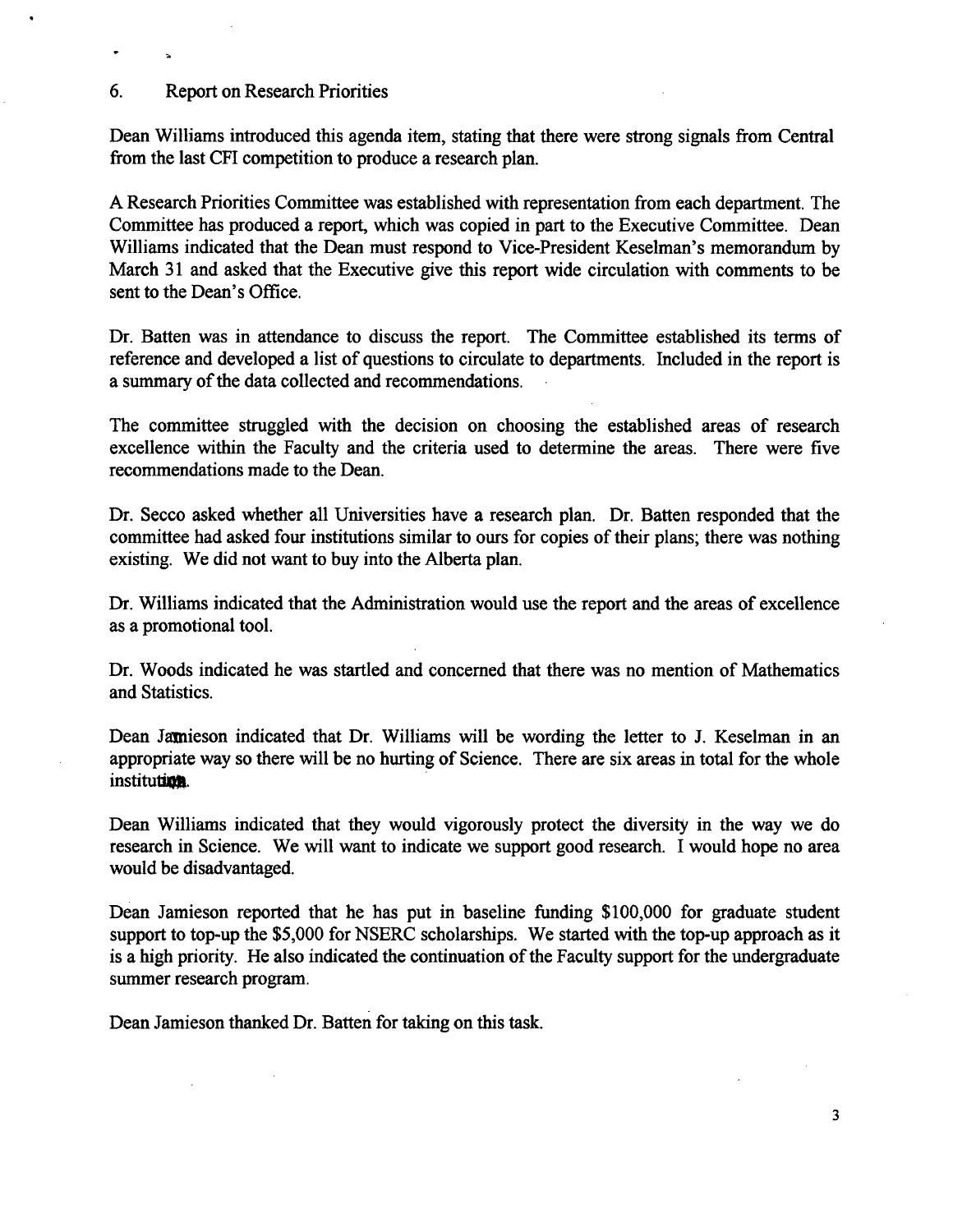Report on Research Priorities Ō.

Dean Williams introduced this agenda item, station to a dural were strong signals from Central' from the last CFI competition to produce a research plan.

A Research Priorities Committee was established with representation from each department. The Committee has produced a report, which was copied in part to the Executive Committee. Dean Williams indicated that the Dean must respond to Vicc-President Keselman's memorandum by March 31 and asked that the Executive give this report wide circulation with comments to be sent to the Dean's Office.

Dr. Batten was in attendance to discuss the report. The Committee established its terms of reference and devoloped a list of questions to circulate to departments. Included in the report is a summary of the data collected and recommendations.

The committee struggled with the decision on choosing the established areas of research There were five excellence within the Faculty and the criteria used to determine the areas recommendations made to the Dean.

Dr. Secco asked whether all Universities have a research plan. Dr. Battan responded that the commutee had asked four institutions similar to ours for copies of their plans; there was nothing existing. We did not want to buy into the Alberta plan.

Dr. Williams indicated that the Administration would use the report and the areas of excellence. as a promotional tool.

Dr. Woods indicated he was startled and concerned that there was no mention of Mathematics and Statistics.

Dean Jamieson indicated that Dr. Williams will be wording the letter to J. Keselman in an appropriate way so there will be no hurting of Science. There are six areas in total for the whole nstituadh.

Dean Williams indicated that they would vigorously protect the diversity in the way we do research in Science. We will want to indicate we support good research. I would hope no area would be disadvantaged.

Dean Jamieson reported that he has put in baseline funding \$100,009 for graduate student support to tor-up the \$5,000 for NSERC scholarships. We started with the top-up approach as it is a high priority. He also indicated the continuation of the Faculty support for the undergraduate summer research program.

 $\boldsymbol{\xi}$ 

Dean Jamieson thanked Dr, Batten for taking on this task.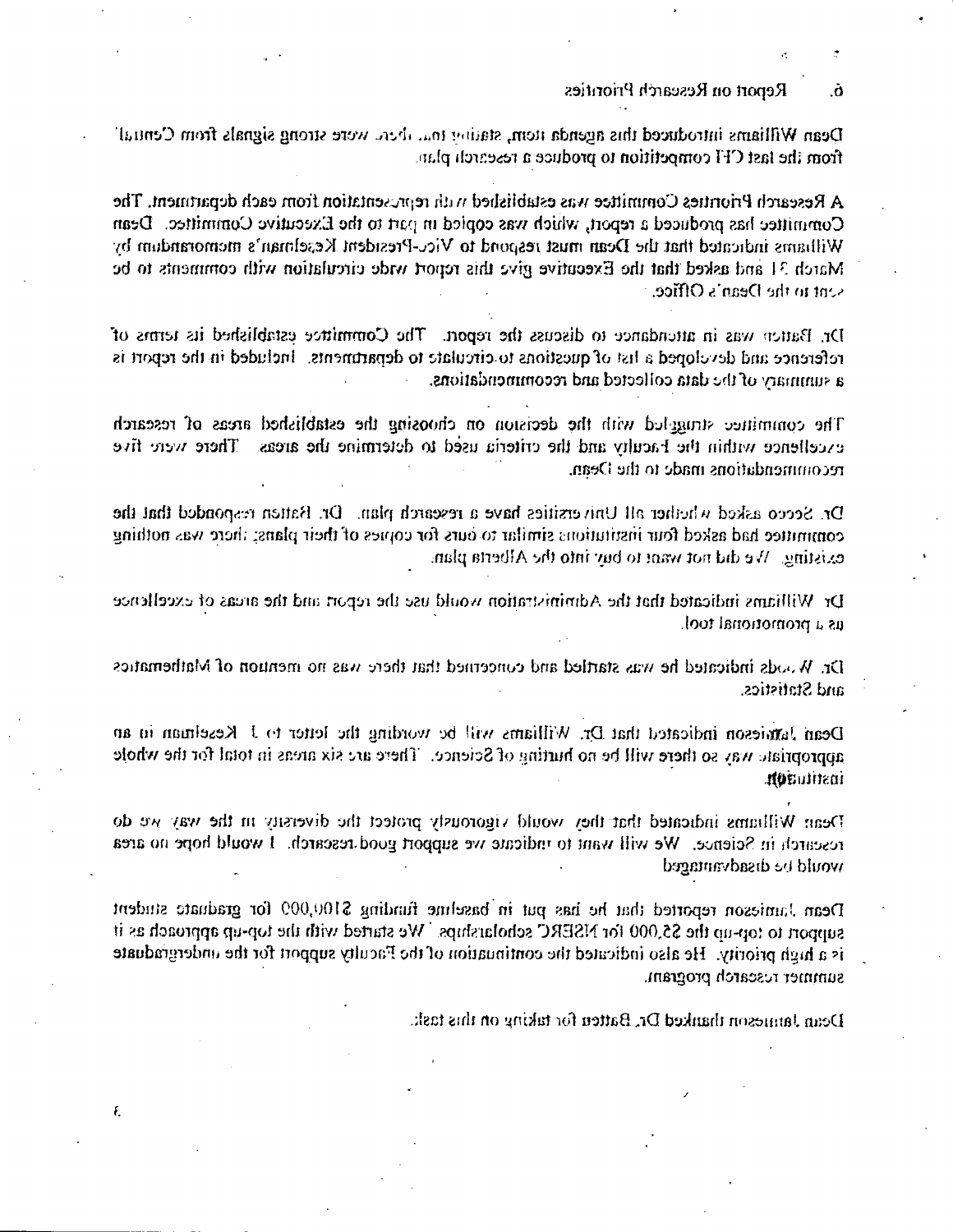### $\overline{7}$ . Procedures for Promotion and Tenure

This item is more or less of a housekeeping nature. We tried to capture what we actually have been doing. Once it is through Faculty Council, it will become the procedures for Promotion and Tenure. The procedures should be well understood as grievances are usually on procedural grounds. The SEEQ evaluations are incorporated into the procedures which is a bit of a change. The report to the head and candidate will be a requirement now for tenure as well as promotion. (This is a provision of the new Collective Agreement.)

Colin Kazina indicated it was important for the SEEQ to be included.

Dr. Woods asked what the collective wisdom is with regard to the reliability of SEEQ as an evaluation of teaching competence.

Dean Jamieson indicated that we have not had feedback on the SEEQ. It was indicated that this might be raised at Senate.

Dr. Secco stated that his understanding was there were a variety of choices for evaluation forms; this one happened to be free.

It was M/S/C: That the procedures be approved.

Other Business

Dr. Bochonko informed Faculty Executive that Information Service and Technology had formed a classroom committee and had issued a report about putting new technology into the classrooms. He is concerned that the committee was made up of all 1ST employees; no faculty members were involved. The report seems to indicate from management that they did not want to get faculty input.

Dr. Williams stated that everyone should have seen the report. There is a meeting of the Information Committee and he will ask Will English about this. 1ST should have considered the end user; they don't know anything about classrooms. Dr. Williams indicated that a cabling report has come in and will be discussed at the Information committee meeting. He suggested Richard might want to attend the meeting.

Dean Jamieson reported that he would be adding a support staff position; a communications specialist probably shared with Pharmacy.

4

Meeting adjourned *4:45* p.m.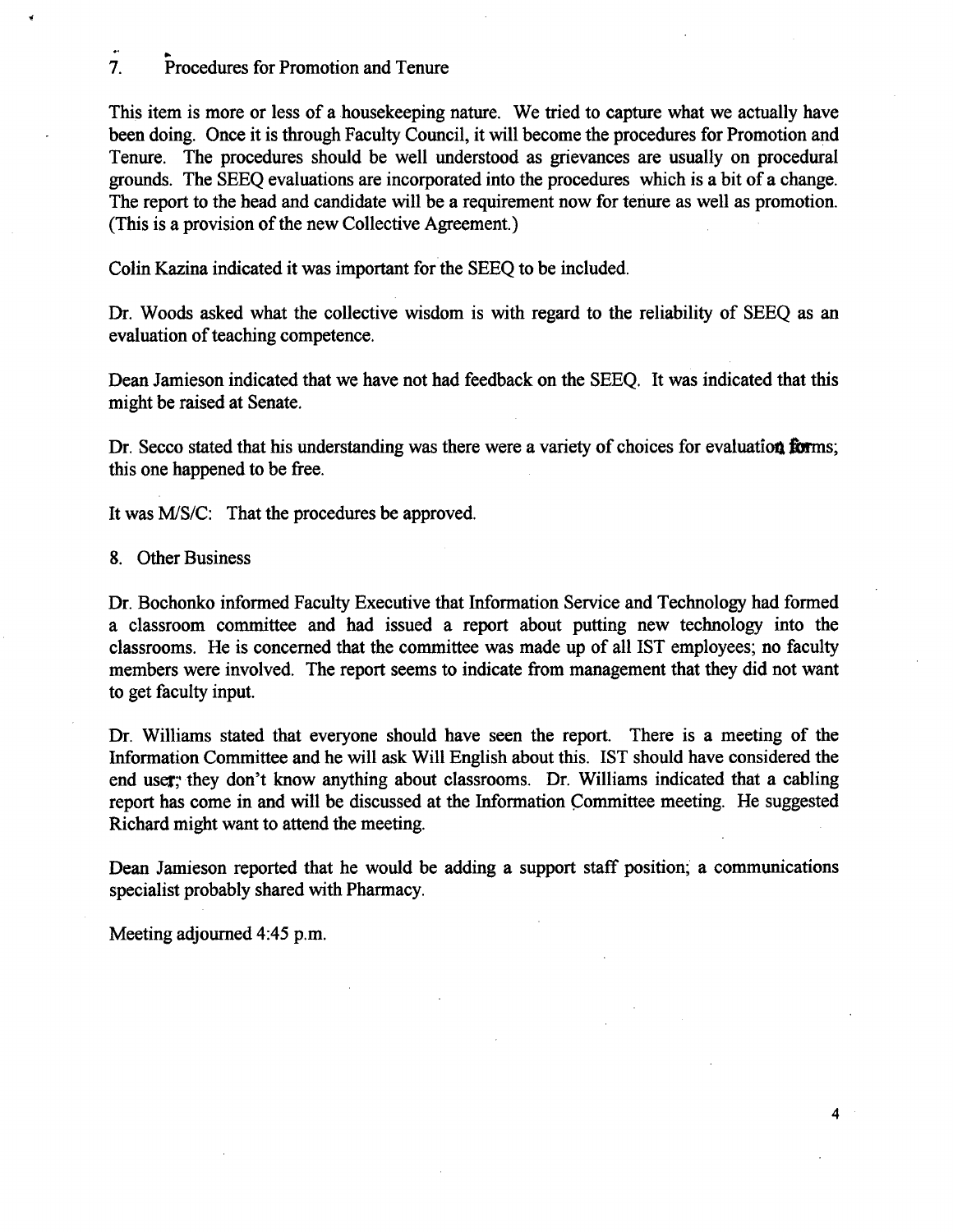#### Procedures for Promotion and Tenure  $\overline{\mathcal{N}}$

This item is more or less of a housekeeping nature. We tried to capture what we actually have been doing. Once it is through Faculty Council, it will occorre the procedures for Promotion and Fenare. The procedures should be well understood as arievances are usually on procedural erounds. The SEEQ evaluations are incorporated into the procedures' which is a bit of a change The report to the head and candidate will be a requirement now for tenure as well as promotion. (This is a provision of the new Collective Agreement.)

Colin Kazina indicated it was important for the SEEQ to be included.

Dr. Woods asked what the collective wisdom is with regard to the reliability of SEEQ as an evaluation of teaching competence.

Dean Jamieson indicated that we have not had feedback on the SEEQ. It was indicated that this might be raised at Senate.

Dr. Secco stated that his understanding was there were a variety of choices for evaluatica forms; this one happened to be free.

It was  $\Delta ESC$ . That the procedures be approved.

 $\mathbf{\hat{S}}$ . Other Business

Dr Bochonko informed Faculty Executive that Information Service and Technology had formed a classroom commutee and had issued a report about putting new technology into the classrooms. The is concerned that the committee was made up of all IST employees; no faculty members were involved. The report seems to indicate from management that they did not want to get faculty mput.

Dr. Williams stated that everyone should have seen the report. There is a meeting of the information Committee and he will ask Will Fuglish about this. IST should have considered the end user, they don't know anything about classrooms. Or Williams indicated that a cabling report has come in and will be discussed at the Information Committée meeting. He suggested Richard much want to attend the meeting

D, an Jamieson reported that he would be adding a support staff position; a communications specialist probably shared with Pharmacy

Meeting adjourned  $4.45$  p.m.